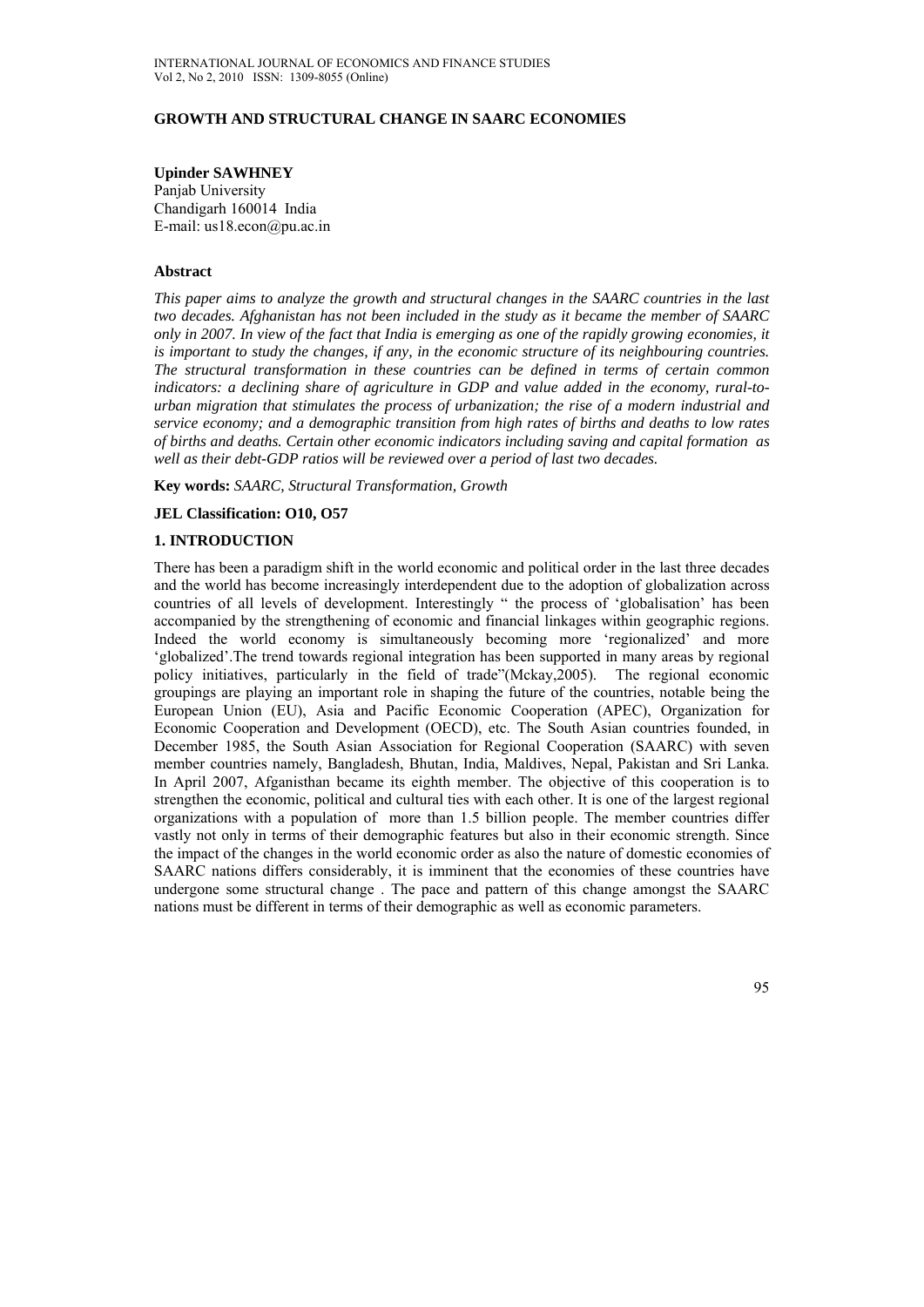# **1.1 Objective**

This paper aims to analyze the growth and structural changes in the SAARC countries over the last two decades, i.e., from 1988 to 2008. Afghanistan will not be included in the study as it joined the SAARC only in 2007. The structural transformation in these countries can be defined in terms of certain common indicators: a declining share of agriculture in GDP, rural-to-urban migration that stimulates the process of urbanization; the rise of a modern industrial and service economy; and a demographic transition from high rates of births and deaths to low rates of births and deaths. Certain other economic indicators including saving and capital formation as well as their debt-GDP will be analyzed.The data are mainly taken from two sources, i.e., World Development Indicators (WDI) 2009 of World Bank and Key Indicators for Asia and the Pacific given by Asian Development Bank (ADB) for 2009. The time period of study is not consistent for all the parameters taken into account because of lack of uniformity in the availability of data. The analysis, therefore, brings out broad trends in the changes in the SAARC economies over the last two decades, i.e., from the late 1980s or early 1990s to 2008.

### **2. STRUCTURAL CHANGE AND ECONOMIC GROWTH**

Many economists accept the organic interdependence of structural change and economic growth, and emphasize the necessity of structural change for economic growth. On the basis of seminal work done by S. Kuznets, H. B. Chenery, Colin Clark and Fisher etc, the salient features of structural changes that accompany economic growth are that the process of structural transformation across developed countries is quite similar and follows the pattern described by Kuznets (1966, 1971), Fisher (1935, 1939) and Chenery (1979). According to them as the economy grows, production and employment shift from primary to secondary and then to the tertiary sector. The shift in production occurs earlier and is faster compared to the shift in employment. Comparing the structural transformation processes in developed and developing countries it is seen that except a few, most of the developing countries follow different structural transformation paths that deviate from classical pattern that was followed by developed countries. Among the present developing countries there are heterogeneous and diverging patterns of growth and structural transformation. An examination of the patterns of structural change in developing countries over the past four decades indicates that fast growing East and South-East Asian economies were characterised by dynamic transformations, whereas the economies of sub-Saharan Africa have lagged behind with relatively small structural change. Fast growth in East and South-East Asia has been associated with a rapid decline in the importance of agriculture and strong expansions of both the industrial and service sectors (United Nations, 2006).

## **3. SOUTH ASIAN ASSOCIATION FOR REGIONAL COOPERATION**

The countries forming the regional cooperation, SAARC, are extremely diverse in their natural resource endowment, size, population, economy, as well as many other characteristics. India is the largest country in all respects and Pakistan is the second largest in terms of size. India occupies over 70 per cent of the landmass of the region and its territorial and maritime boundary touches all SAARC countries except Afghanistan. Bhutan and Nepal are land-locked whereas Maldives and Sri Lanka are island states. Pakistan shares its boundary with Afghanistan (Chowdury, 2004).

Normally the countries forming an economic or political regional integration share a fair degree of interdependence and cordiality, but SAARC countries despite having formed a regional cooperation, have some or the other tension amongst them – varying from territorial dispute to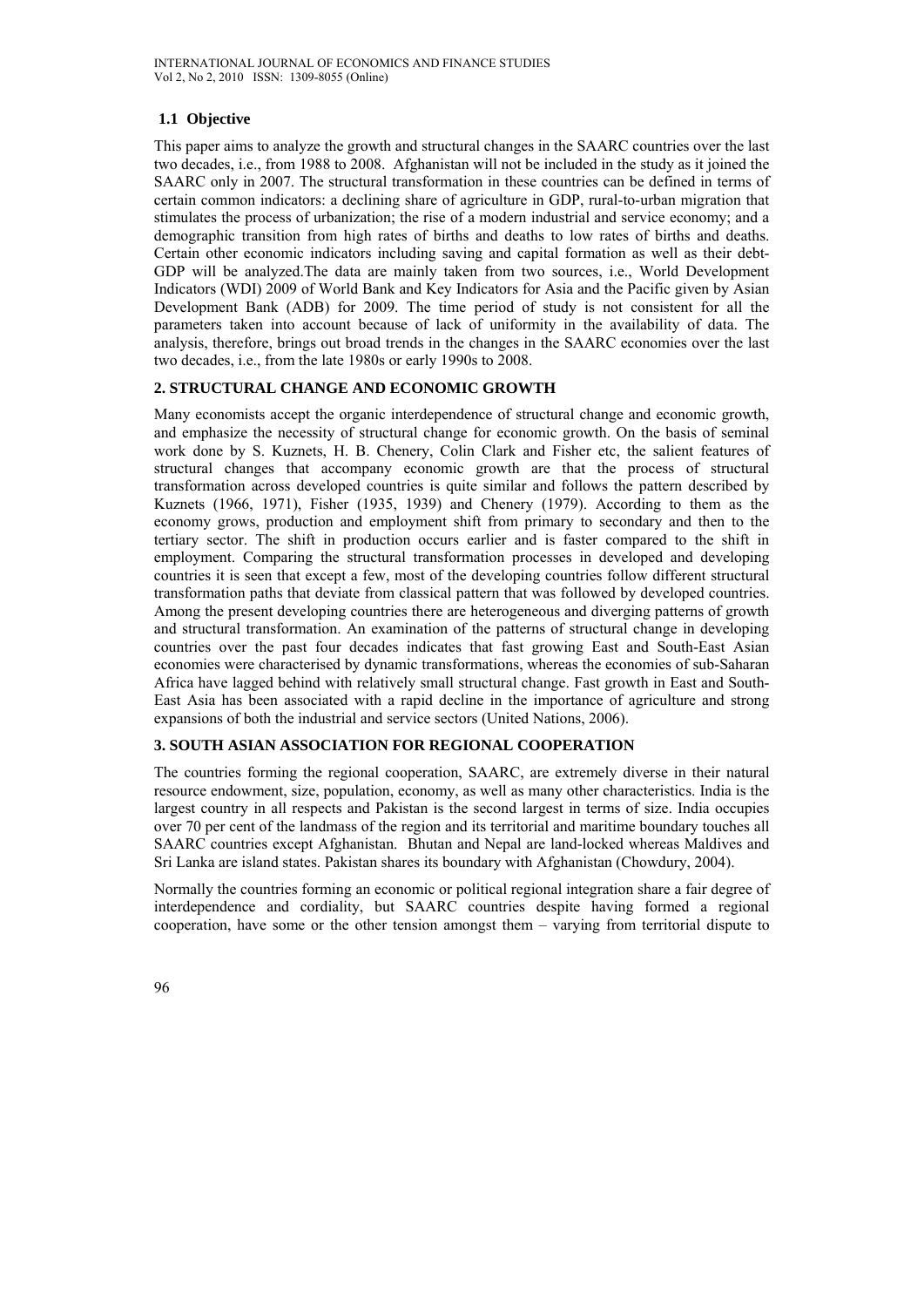water sharing to certain more serious problems like ethnic or religious issues. All the SAARC countries have a colonial past and are not very stable politically, even though India is one of the largest democracies of the world. All these countries have economic problems like poverty, unemployment, income inequality, regional imbalances and all are dependent on external aid/assistance. These countries may be termed as underdeveloped or developing economies. Except Maldives, in all the SAARC economies more than 10% of the population lives on less than US\$1.25 a day and have no access to improved sanitation. (Asian Development Bank, 2009). Most of these countries, accept Afghanistan, are moving towards a path to economic growth within the limits imposed by their social and political systems. Therefore, the growth process is bound to be accompanied by some structural changes in these economies.

## **3.1 Demographic Indicators**

The demographic indicators of a country reflect the demographic transition as the countries develop from pre-industrial to industrial societies and undergo structural transformation. Certain demographic indicators are tabulated below.

| Country           | <b>Mid-Year Population</b><br>(Millions) |                   |                   | <b>Population</b><br><b>Population</b><br>growth<br>growth<br>rate<br>rate<br>(percent)<br>(percent) |         | Crude birth<br>rate (per<br>$1000$ people) |      | Crude death<br>rate (per<br>$1000$ people) |      |
|-------------------|------------------------------------------|-------------------|-------------------|------------------------------------------------------------------------------------------------------|---------|--------------------------------------------|------|--------------------------------------------|------|
|                   | 1990                                     | 2000              | 2008              | 1990-2000                                                                                            | 2002-08 | 1990                                       | 2007 | 1990                                       | 2007 |
| <b>Bangladesh</b> | 108.7<br>(9.75)                          | 128.1<br>(9.66)   | 160.0<br>(10.55)  | 1.66                                                                                                 | 1.5     | 34.9                                       | 24.8 | 11.9                                       | 7.5  |
| <b>Bhutan</b>     | 0.5<br>(.04)                             | 0.6<br>(0.04)     | 0.69<br>(0.04)    | 1.84                                                                                                 | 2.3     | 37.6                                       | 18.5 | 13.6                                       | 7.2  |
| India             | 835.0<br>(74.86)                         | 1016.0<br>(76.63) | 1140.0<br>(75.19) | 1.98                                                                                                 | 1.4     | 30.2                                       | 23.5 | 9.7                                        | 7.5  |
| <b>Maldives</b>   | 0.2<br>(0.001)                           | 0.3<br>(0.02)     | 0.31<br>(0.02)    | 4.14                                                                                                 | 1.4     | 38.7                                       | 23.4 | 9.3                                        | 5.7  |
| <b>Nepal</b>      | 18.1<br>(1.62)                           | 22.6<br>(1.70)    | 28.8<br>(1.90)    | 2.25                                                                                                 | 2.0     | 38.4                                       | 28.1 | 12.8                                       | 7.7  |
| Pakistan          | 136.6<br>(12.25)                         | 139.8<br>(10.54)  | 166.1<br>(10.95)  | 2.4                                                                                                  | 2.3     | 41.2                                       | 27.2 | 10.6                                       | 7.1  |
| Sri Lanka         | 16.3<br>(1.46)                           | 18.5<br>(1.39)    | 20.2<br>(1.33)    | 1.27                                                                                                 | 1.1     | 20.8                                       | 19.0 | 6.5                                        | 5.8  |

 **Table 1a: Demographic Indicators (figures in brackets are percent of total)** 

**Source:** adapted from World Development Indicators, 2009 and Key Indicators of Asia and Pacific, 2009

Table 1a shows that India accounts for more than 75 percent of the population of SAARC countries; nearly 96 percent is concentrated in the three countries that once formed India before partition in 1947, i.e., India, Pakistan and Bangladesh. Bhutan and Maldives have negligible population of the total population in the SAARC countries. The rate of growth of population in all the economies has declined over the last twenty years except Bhutan where it has increased during 2002-2008 as compared with 1990-2000. Both the birth and death rates in all the countries has fallen, which shows that the SAARC nations are in the third stage of demographic transition.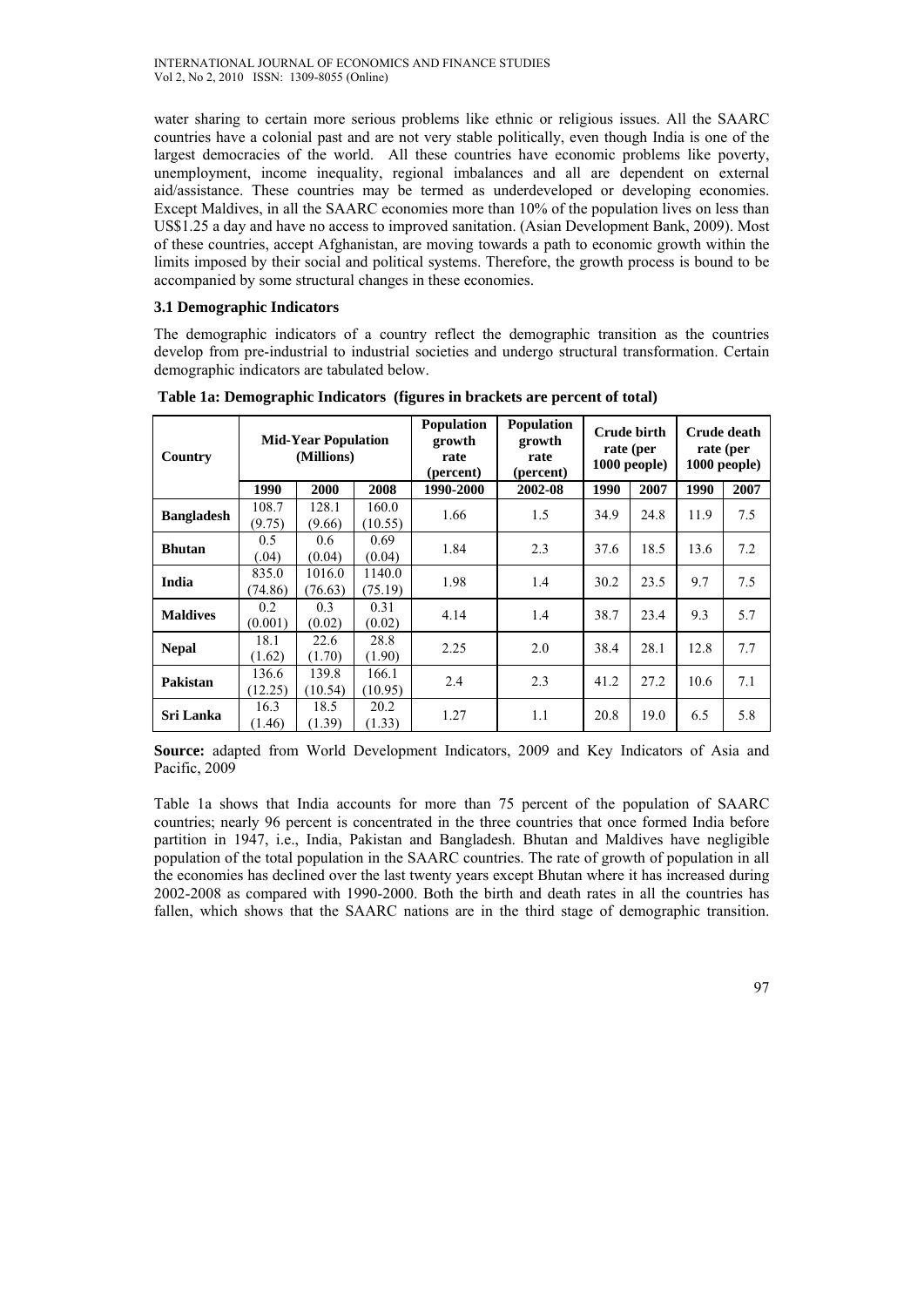There has also been a growth of urbanization in all the countries except Sri Lanka as shown in table 1b.

| Country           | Urban population (as percent of total population) |      |             |             |  |  |  |
|-------------------|---------------------------------------------------|------|-------------|-------------|--|--|--|
|                   | 1980                                              | 1990 | 2000        | 2008        |  |  |  |
| <b>Bangladesh</b> | 14.4                                              | 19.3 | 23.4 (2001) | 25.4        |  |  |  |
| <b>Bhutan</b>     | 3.9                                               | 5.2  | 21.0        | 30.9(2005)  |  |  |  |
| <b>India</b>      | 23.1                                              | 25.5 | 27.7        | 29.4        |  |  |  |
| <b>Maldives</b>   | 22.3                                              | 25.9 | 27.0        | 35.0 (2006) |  |  |  |
| <b>Nepal</b>      | 65                                                | 89   | 13.4        | 16.8 (2007) |  |  |  |
| Pakistan          | 28.1                                              | 31.9 | 33.0        | 35.3        |  |  |  |
| Sri Lanka         | 21.6                                              | 21.3 | 15.7        | 15.1 (2006) |  |  |  |

**Table 1b: Growth of Urbanization** 

Source: same as table 1a

### **3.2 Growth and Structural Change**

The average annual growth rates of GDP and per capita GDP are indicators of economic growth of a country. The table below gives the data on these two indicators for all the SAARC nations.

| Country           | GDP     |         | GDP per capita |         |  |  |
|-------------------|---------|---------|----------------|---------|--|--|
|                   | 1988-98 | 1998-08 | 1988-98        | 1998-08 |  |  |
| <b>Bangladesh</b> | 4.6     | 5.7     | 2.5            | 4.0     |  |  |
| <b>Bhutan</b>     | 4.9     | 8.3     | 5.4            | 5.4     |  |  |
| <b>India</b>      | 5.5     | 7.2     | 3.5            | 5.6     |  |  |
| <b>Maldives</b>   |         | 6.5     |                | 5.0     |  |  |
| <b>Nepal</b>      | 5.0     | 3.7     | 2.4            | 1.5     |  |  |
| Pakistan          | 4.2     | 5.0     | 1.7            | 2.6     |  |  |
| <b>Sri Lanka</b>  | 5.2     | 5.0     | 4.1            | 4.0     |  |  |

**Table 2: Average Annual Growth Rate (percent)** 

Source: World Development Indicators, 2009

The table shows that there has been an increase in the rate of growth of both GDP and per capita GDP for Bangladesh, India and Pakistan, whereas the growth rate of GDP in Bhutan has increased significantly but the growth rate of per capita GDP has remained the same. In the case of Nepal and Sri Lanka both the rates of growth have declined, thereby pointing towards a slowdown in these economies.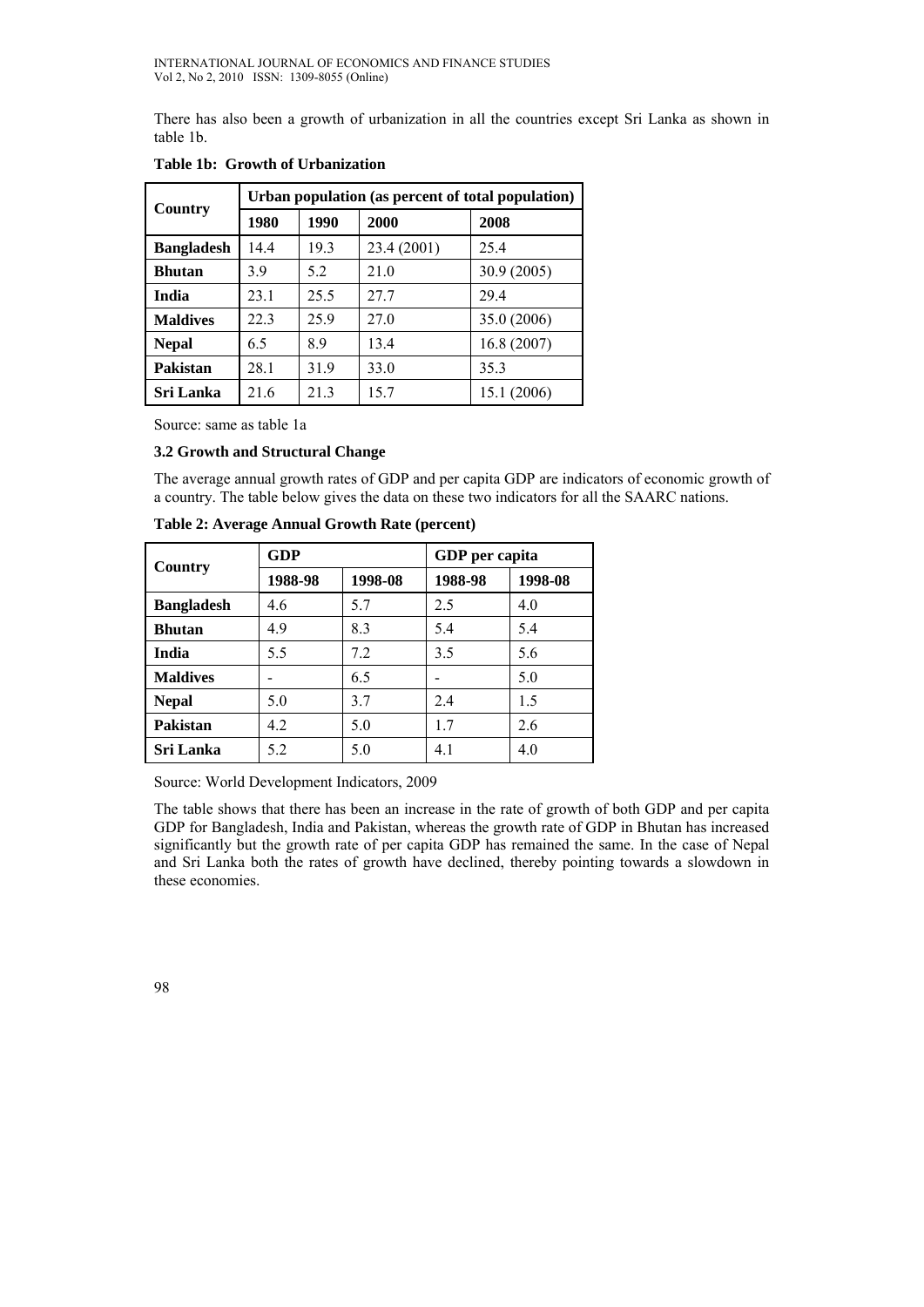As already mentioned, the process of economic growth is accompanied by structural transformation. The following tables bring out the changes in the sectoral distribution of Gross Domestic Product (GDP) in the SAARC countries over the last two decades.

| Country    |      | Agriculture (% of GDP) |      | Industry (% of GDP) |      |      | Services (% of GDP) |      |      |
|------------|------|------------------------|------|---------------------|------|------|---------------------|------|------|
| Year       | 1988 | 1998                   | 2008 | 1988                | 1998 | 2008 | 1988                | 1998 | 2008 |
| Bangladesh | 31.1 | 25.4                   | 19.0 | 21.2                | 25.8 | 28.5 | 47.8                | 48.7 | 52.5 |
| Bhutan     | 38.0 | 31.6                   | 18.7 | 24.3                | 32.7 | 46.1 | 37.7                | 35.7 | 35.2 |
| II India   | 30.5 | 26.0                   | 17.5 | 26.2                | 26.1 | 28.8 | 43.4                | 47.9 | 53.7 |
| Maldives   |      |                        | 6.2  |                     |      | 17.7 |                     |      | 76.1 |
| Nepal      | 50.9 | 39.9                   | 33.7 | 16.2                | 22.5 | 16.7 | 32.9                | 37.6 | 49.6 |
| Pakistan   | 26.0 | 27.3                   | 20.4 | 24.4                | 23.8 | 26.9 | 49.6                | 48.9 | 52.7 |
| Sri Lanka  | 26.3 | 21.1                   | 13.4 | 26.7                | 27.5 | 29.4 | 47.0                | 51.4 | 57.3 |

**Table 3: Contribution to GDP by Sectors** 

Source: WDI, 2009

The data show that for all the economies, the share of agriculture sector has declined and that of the services sector has grown over the last two decades except Bhutan where the share of secondary sector has grown over the years and that of the other two sectors has declined. This shows a major structural change in the economies of SAARC.

In Bangladesh the agriculture sector contributed nearly 31 percent to GDP in 1988, which fell to only 19 percent in 2008. This decline in the share of agriculture sector was absorbed by an increase in the share of both the industrial as well as services sectors. There has been a greater increase in the share of the industrial sector over the period from 21.2 percent to 28.5 percent than the tertiary sector, which was from 47.8 to 52.4 percent. The share of agriculture sector in Bhutan almost halved during the period from 38 percent to 18.7 percent, whereas there has been a significant increase in the share of the industrial sector from 24.3 to 46 .1 percent between 1988 and 2008. Interestingly the share of services sector in Bhutan has gone down from 37.7 to 35.2 percent. In the case of Indian economy there has been a major change in the structure of contribution to GDP with the share of agriculture falling from 30.5 to 17.5 percent that of industry increasing marginally from 26.2 to 28.8 percent. There has been a considerable increase in the share of services sector from 43.4 to 53.7 percent. The economies of Nepal and Sri Lanka have also witnessed a similar structural change, showing a major structural shift away from agriculture towards the tertiary sector. The share of each sector in GDP in the economy of Pakistan has also witnessed a change but it is not as high as in other economies.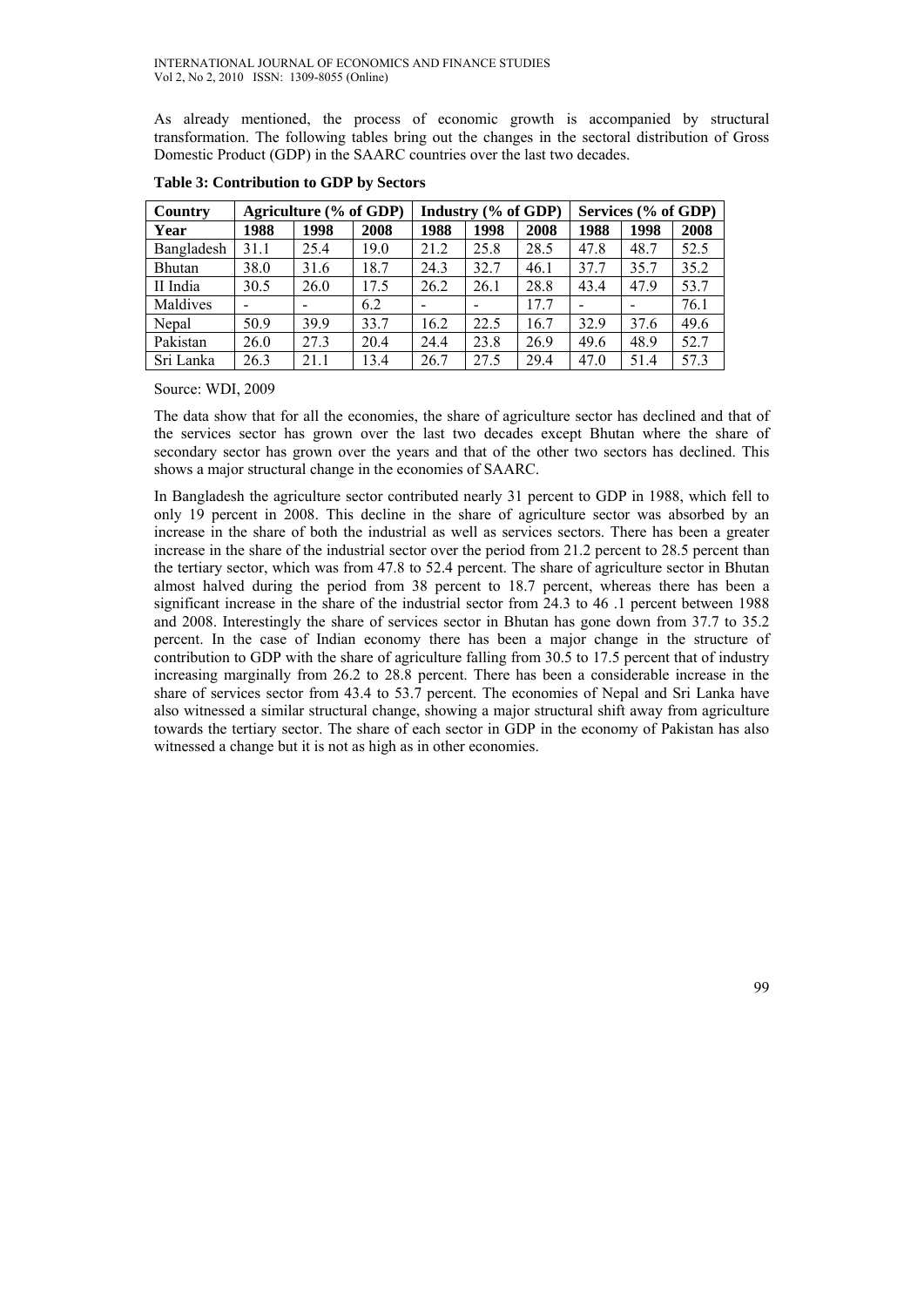| Country           | <b>Agriculture</b> |         | <b>Industry</b> |         | <b>Services</b> |         |  |
|-------------------|--------------------|---------|-----------------|---------|-----------------|---------|--|
|                   | 1988-98            | 1998-08 | 1988-98         | 1998-08 | 1988-98         | 1998-08 |  |
| <b>Bangladesh</b> | 2.7                | 3.5     | 7.2             | 7.5     | 4.1             | 5.9     |  |
| <b>Bhutan</b>     | 1.8                | 2.4     | 5.3             | 11.1    | 7.7             | 9.2     |  |
| India             | 3.1                | 2.7     | 6.1             | 7.6     | 7.0             | 8.9     |  |
| <b>Maldives</b>   | 2.4                | 3.1     | 9.5             | 8.3     | 8.9             | 6.5     |  |
| <b>Nepal</b>      | 2.6                | 3.4     | 7.8             | 3.3     | 6.3             | 3.9     |  |
| Pakistan          | 4.5                | 3.1     | 4.7             | 6.6     | 4.7             | 5.7     |  |
| Sri Lanka         | 2.0                | 2.0     | 7.0             | 4.8     | 5.7             | 5.9     |  |

#### **Table 4: Average annual growth of different sectors**

Source: adapted from WDI, 2009 and ADB, 2009

The annual average growth rate (AGR) of the agriculture sector has increased in Bangladesh, Bhutan, Maldives and Nepal over the period 1988-98 to 1998-2008. This rate has declined in India and Pakistan and remained the same in Sri Lanka. The AGR of the industrial sector has doubled in Bhutan, whereas it has declined considerably in Maldives, Nepal and Sri Lanka. The growth rate of industry has increased in Bangladesh, India and Pakistan during the decade 1998-2008 as compared to the previous period. The agricultural sector in all the countries has grown at a slower pace as compared to the non-agricultural sector. The rates of growth of industrial and service sectors show similar trends across countries.

The structural change in an economy can also be judged by the change in the value added in a particular sector of the economy as a percent of total value added. Table 5 shows that there is a strong evidence of the declining contribution of agriculture to total value added in the economy for all the SAARC nations, whereas the value added by the industrial; sector has increased in all countries except Nepal where there has been some decline. In the case of services sector, value added has increased in all the economies. This clearly brings out that there has been structural transformation in most of the SAARC nations over a period of time away from agriculture and in favour of the tertiary sector.

| <b>Sector</b>     | <b>Agriculture</b> |      |                | <b>Industry</b> |      |                | <b>Services</b> |      |                |
|-------------------|--------------------|------|----------------|-----------------|------|----------------|-----------------|------|----------------|
| Country           | 1995               | 1998 | 2008           | 1995            | 1998 | 2008           | 1995            | 1998 | 2008           |
| <b>Bangladesh</b> | 26.4               | 25.4 | 19.0           | 24.6            | 25.8 | 28.5           | 49.1            | 48.7 | 52.5           |
| <b>Bhutan</b>     | 34.0               | 31.9 | 19.2<br>(2007) | 34.8            | 34.0 | 46.5<br>(2007) | 31.2            | 34.1 | 34.3<br>(2007) |
| India             | 26.5               | 25.0 | 17.6           | 27.8            | 26.1 | 29.0           | 45.7            | 47.9 | 53.4           |
| <b>Maldives</b>   |                    |      |                |                 |      |                |                 |      |                |
| <b>Nepal</b>      | 38.9               | 37.0 | 33.1           | 17.7            | 17.5 | 15.7           | 43.4            | 45.5 | 51.2           |
| Pakistan          | 26.1               | 27.3 | 20.2           | 23.8            | 23.8 | 26.8           | 50.1            | 48.9 | 53.0           |
| Sri Lanka         | 19.5               | 18.9 | 15.2           | 29.3            | 29.1 | 30.6           | 51.3            | 52.0 | 54.1           |

**Table 5: Value Added (percent of total value added)** 

Source: Key Indicators for the Asia and the Pacific, 2009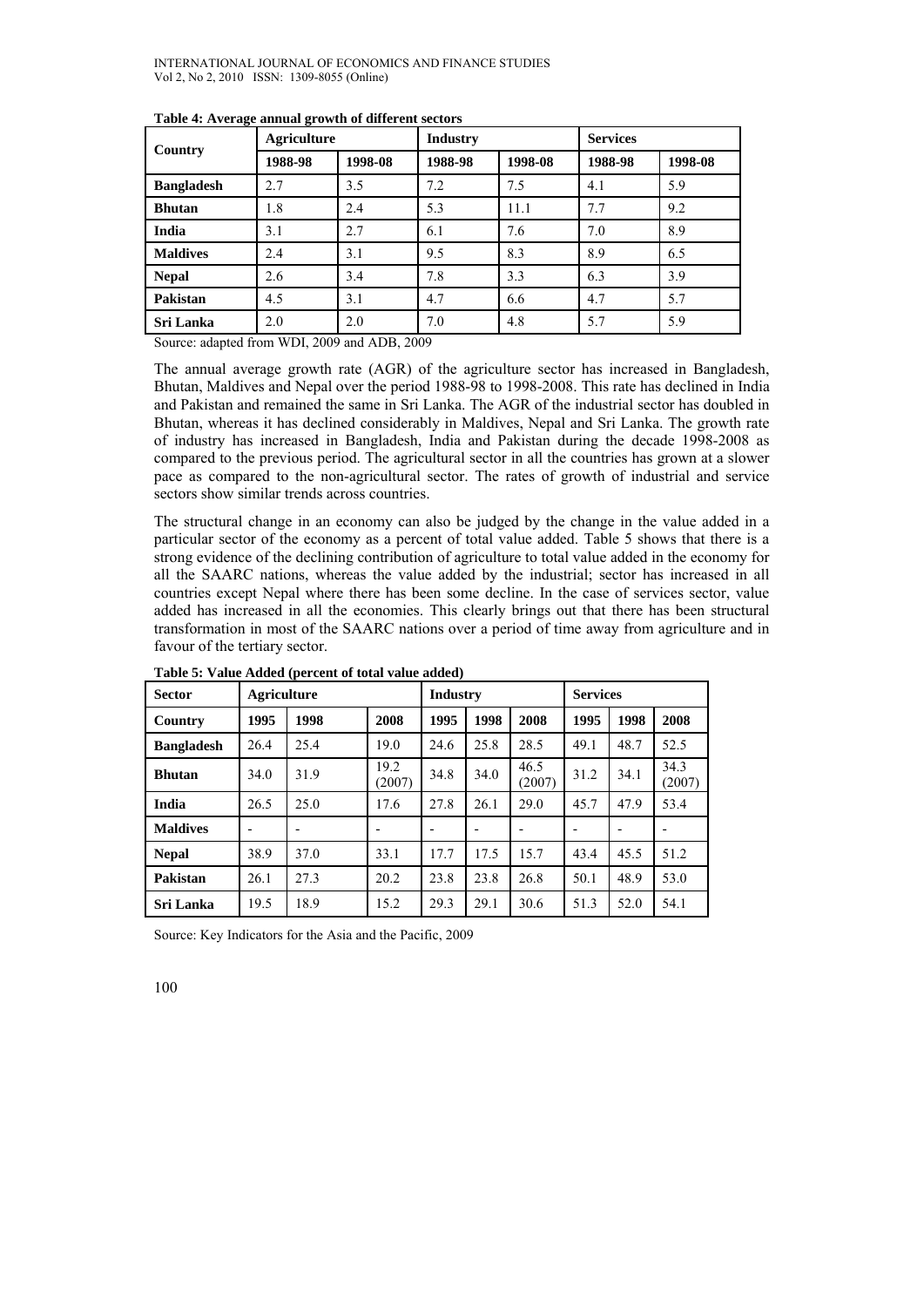## **3.3 Other economic indicators**

In order to delve into the changes in other economic indicators accompanying the structural changes in the SAARC economies, total debt-GDP ratio, interest payments to GDP ratio, gross capital formation to GDP and gross domestic savings to GDP ratio have been studied for 1988,1998 and 2008.

| Country           |      | Total debt/GDP |      | <b>Interest</b><br>payments/GDP |      |                |  |
|-------------------|------|----------------|------|---------------------------------|------|----------------|--|
|                   | 1988 | 1998           | 2008 | 1988                            | 1998 | 2008           |  |
| <b>Bangladesh</b> | 40.8 | 35.6           | 29.7 | 07                              | 04   | 0.3            |  |
| <b>Bhutan</b>     | 25.6 | 48.1           | 54.0 | 0 <sup>3</sup>                  | 0.6  | 3.0            |  |
| India             | 21.0 | 23.7           | 19.9 | 1 <sub>0</sub>                  | 12   | 0.6            |  |
| <b>Maldives</b>   | 42.3 | 35.8           | 78.2 | 17                              | 0.8  | 17             |  |
| <b>Nepal</b>      | 33.4 | 55.0           | 29.2 | 07                              | 0.6  | 0 <sup>3</sup> |  |
| Pakistan          | 44.4 | 519            | 30.0 | 1.8                             | 14   | 0.6            |  |
| Sri Lanka         | 74.6 | 57.3           | 37.4 | 2.4                             | 1.2  | 0.8            |  |

### **Table 6a: Key Economic Indicators**

Source: WDI, 2009

**Table 6b: Key Economic Indicators** 

| Country           | Gross | formation/GDP | capital<br>Gross<br>savings/GDP |      |      | national |  |
|-------------------|-------|---------------|---------------------------------|------|------|----------|--|
|                   | 1988  | 1998          | 2008                            | 1988 | 1998 | 2008     |  |
| <b>Bangladesh</b> | 16.3  | 21.6          | 24.2                            | 14.7 | 24.2 | 35.7     |  |
| <b>Bhutan</b>     | 41.7  | 36.8          | 46.6                            |      | 38.4 | 60.1     |  |
| India             | 23.6  | 22.6          | 39.7                            | 22.0 | 22.6 | 37.6     |  |
| <b>Maldives</b>   |       | 30.1          |                                 |      | 39.6 |          |  |
| <b>Nepal</b>      | 22.3  | 24.8          | 31.8                            | 15.2 | 23.0 | 29.5     |  |
| Pakistan          | 18.0  | 17.7          | 22.0                            | 21.5 | 21.3 | 20.0     |  |
| Sri Lanka         | 22.8  | 25.1          | 27.1                            | 172  | 23.7 | 14.8     |  |

Source: WDI, 2009

Table 6a shows that the debt-GDP ratio for Bangladesh and Sri Lanka has fallen consistently over the years, but in case of Bhutan and Maldives it has increased and for India, Nepal and Pakistan it increased in the late 1990s as compared to the 1980s but has come down in the recent past. Interest payment to GDP ratio has followed the same trend for all the countries. Table 6b shows that the gross national saving to GDP ratio has increased in all the countries except Pakistan and Sri Lanka. The gross capital formation to GDP ratio has increased in all the countries including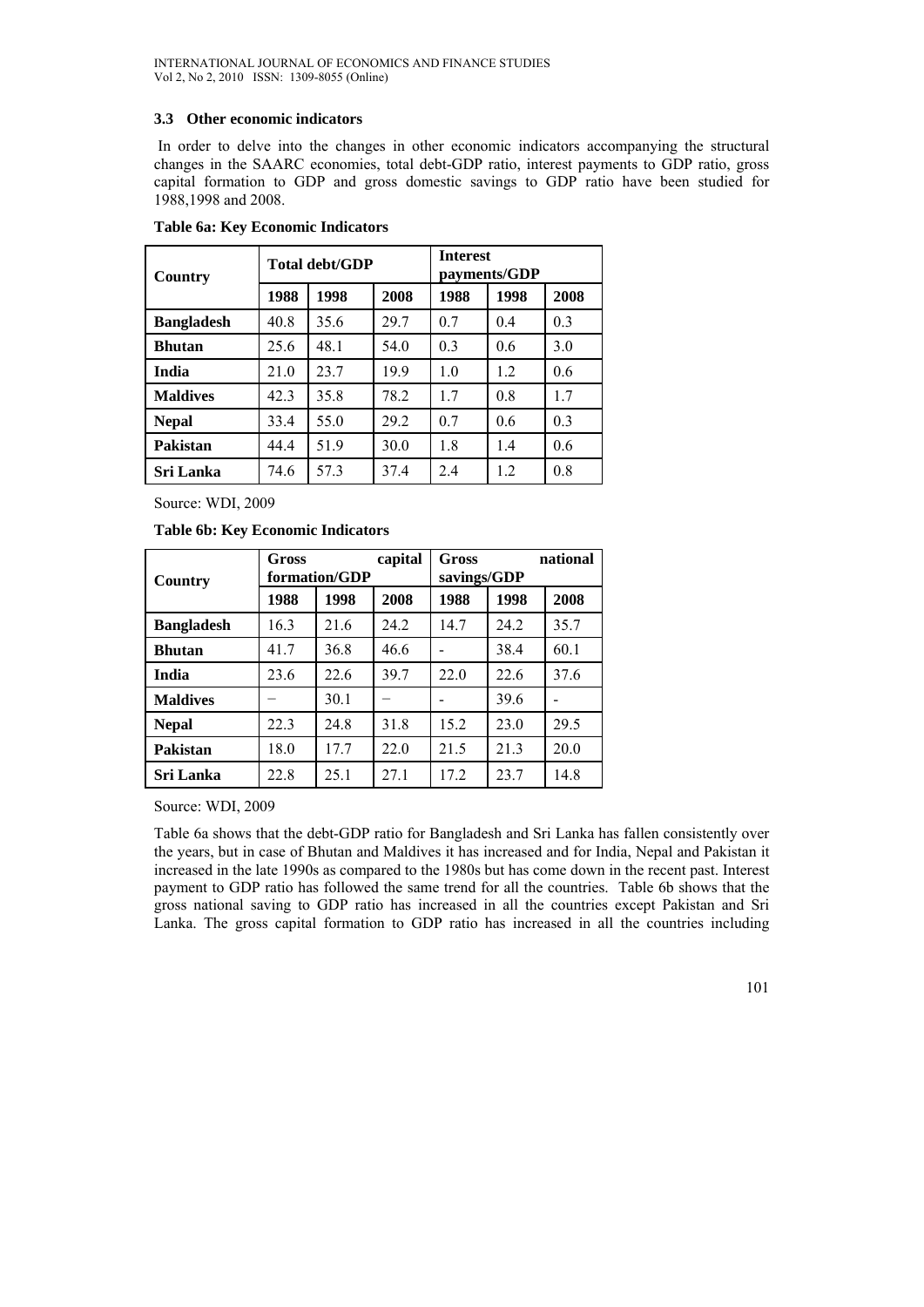Pakistan and Sri Lanka where savings have come down, though only marginally. This analysis shows that there is a tendency in most of the SAARC nations towards lesser reliance on debt and an emphasis on domestic savings and capital formation. These trends could augur well for these growing economies.

# **4. CONCLUSION**

South Asian Association for Regional Cooperation, is unique in that these countries have a lot of similarities but are diverse in several characteristics They differ significantly in size, population and economic development with India being the largest and Maldives the smallest. They are also divergent in terms of their social and political set ups. The SAARC nations have regular summits and meetings, yet there is lack of cohesion and cordiality among most of these countries and the region is afflicted with terrorism. Despite all these facts, most economies of SAARC have shown resilience in the face of recent global meltdown. India is the star amongst all these nations in terms of its economic strength. As a region, the South Asia's growth momentum was led by the services sector, but industry sector growth accelerated in regional big economies India, Pakistan, Bangladesh and Sri Lanka, reinforcing the sustainability of high growth rates into the future (Central Bank of Sri Lanka, 2008).

The study of the growth and structural transformation of the SAARC economies does not strictly conform to the stylized facts about the phenomenon. The pattern of structural transformation for SAARC countries, in general, is different from the path followed by developed countries. Second there is a lot of heterogeneity in the structural transformation processes followed by these countries (Bah, 2007). Most of these countries like India have not matured as industrial economies before reaching a stage of services driven growth. This is quite unlike the developed countries. The share of services sector in GDP in SAARC economies is the highest as is the average annual growth rate and the value added as a percent of total value added in the economy the highest in the tertiary sector.

All countries of this region have adopted globalization, liberalization and macro economic reforms to invigorate their economies and have a lot of potential to grow. The governments of these countries can play a meaningful role in facilitating structural change and help the private sector to sustain it over time. All SAARC nations need to improve governance as well as strengthen the institutions that help promote growth and development. They must build capacity to foster economic growth not only within each country but also in the entire region. They need closer and effective cooperation amongst them, especially to promote trade under the WTO regime. SAARC nations face the biggest challenge of conflict amongst themselves as well as the threat of terrorism which is a major impediment to the growth of the region. Peace and harmonious relations amongst all the SAARC nations must become a reality if they have to meet the economic and political obligations of globalization.

## **BIBLIOGRAPHY**

Asian Development Bank (2009), *Key Indicators for the Asia and the Pacific,* www.adb.org/documents/books/key\_indicators*,* (accessed 10.05.2009)

Bah, E.M. (2008), 'Structural Transformation in Developed and Developing Countries', Munich Personal RePEc Archive (MRPA) Paper No. 10655, http://mrpa.ub.uni-muenchen.de/10655/ (accessed 12.05.2009).